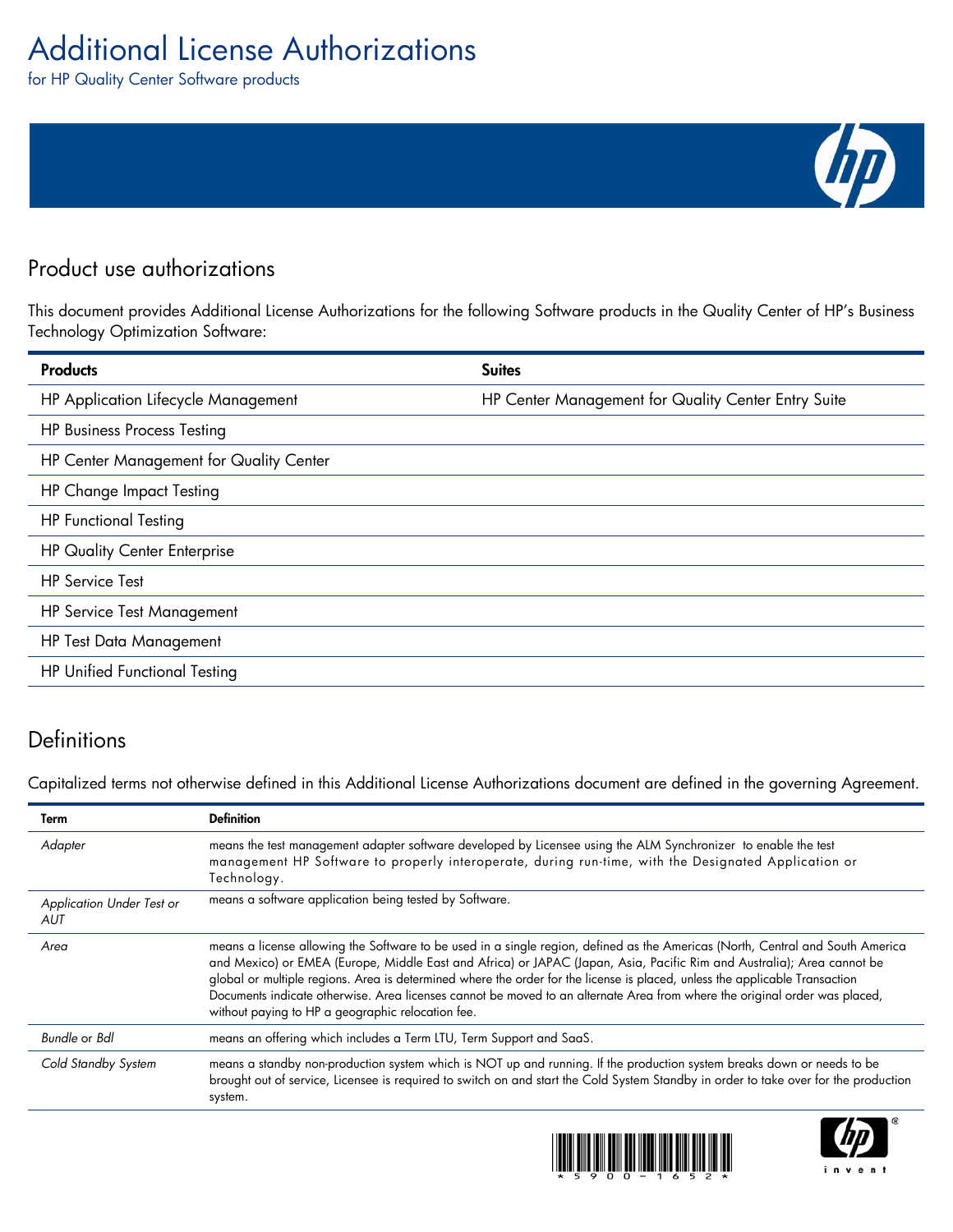| Term                                    | <b>Definition</b>                                                                                                                                                                                                                                                                                                                                                                                                                                                                                                                                                                                                                                                                                                                                                                                                                                                                                                                                                                                                                                                                                                                                                                                                                                                  |
|-----------------------------------------|--------------------------------------------------------------------------------------------------------------------------------------------------------------------------------------------------------------------------------------------------------------------------------------------------------------------------------------------------------------------------------------------------------------------------------------------------------------------------------------------------------------------------------------------------------------------------------------------------------------------------------------------------------------------------------------------------------------------------------------------------------------------------------------------------------------------------------------------------------------------------------------------------------------------------------------------------------------------------------------------------------------------------------------------------------------------------------------------------------------------------------------------------------------------------------------------------------------------------------------------------------------------|
| Concurrent or CC Users                  | means the Software is licensed by the amount of users that simultaneously use the Software at any one point in time. The Software<br>can be installed on any number of computers, provided that the actual usage of the Software does not exceed the number of<br>licenses purchased.                                                                                                                                                                                                                                                                                                                                                                                                                                                                                                                                                                                                                                                                                                                                                                                                                                                                                                                                                                              |
| Designated Application or<br>Technology | means that certain Licensee proprietary or third party software application, operating system, middleware or other technology<br>platform, standard, protocol or functionality.                                                                                                                                                                                                                                                                                                                                                                                                                                                                                                                                                                                                                                                                                                                                                                                                                                                                                                                                                                                                                                                                                    |
| Development and Test<br>Systems         | means a non-production system to be used only for a) developing Licensee add-on applications in order to access the licensed<br>Software b) migration testing c) pre-production staging or (d) version upgrades/configuration and transition purposes for HP<br>testing products such as Quality Center, Functional Testing, Service Test, LoadRunner and Performance Center (including<br>Diagnostics module).                                                                                                                                                                                                                                                                                                                                                                                                                                                                                                                                                                                                                                                                                                                                                                                                                                                    |
| E-LTU and E-Media                       | means products which are electronically delivered only, and as such any references to FOB Destination or delivery methods that<br>are stated on Licensee's purchase order other than electronic shall be null and void with respect to these E-LTU or E-Media<br>products.                                                                                                                                                                                                                                                                                                                                                                                                                                                                                                                                                                                                                                                                                                                                                                                                                                                                                                                                                                                         |
| <b>Fail or Failover</b>                 | means a backup operation that automatically switches the functions of a primary system to a standby server if the primary system<br>fails or is temporarily taken out of service.                                                                                                                                                                                                                                                                                                                                                                                                                                                                                                                                                                                                                                                                                                                                                                                                                                                                                                                                                                                                                                                                                  |
| GB                                      | means gigabytes which designates the amount of physical capacity that can be managed.                                                                                                                                                                                                                                                                                                                                                                                                                                                                                                                                                                                                                                                                                                                                                                                                                                                                                                                                                                                                                                                                                                                                                                              |
| Global or Gbl                           | means the right to use Software worldwide.                                                                                                                                                                                                                                                                                                                                                                                                                                                                                                                                                                                                                                                                                                                                                                                                                                                                                                                                                                                                                                                                                                                                                                                                                         |
| Hot Standby System                      | means a non-production system which is up and running, ready to take over from the production system if the production system<br>breaks down or needs to be taken out of service.                                                                                                                                                                                                                                                                                                                                                                                                                                                                                                                                                                                                                                                                                                                                                                                                                                                                                                                                                                                                                                                                                  |
| Instance                                | is defined as each implementation of the application installed on a server.                                                                                                                                                                                                                                                                                                                                                                                                                                                                                                                                                                                                                                                                                                                                                                                                                                                                                                                                                                                                                                                                                                                                                                                        |
| LTU                                     | means License To Use.                                                                                                                                                                                                                                                                                                                                                                                                                                                                                                                                                                                                                                                                                                                                                                                                                                                                                                                                                                                                                                                                                                                                                                                                                                              |
| Non-Production or NP                    | means internal use which is limited to Use on a Development and Test Systems and Hot and Cold Standby Systems. This NP<br>license requires the previous purchase of the equivalent or greater production licenses. Support for NP licenses is restricted to the<br>period of and current status of the equivalent production license.                                                                                                                                                                                                                                                                                                                                                                                                                                                                                                                                                                                                                                                                                                                                                                                                                                                                                                                              |
| <b>Remote Access</b>                    | means the act of accessing a computer over the network from an originating location remotely removed from the Site or the<br>location of the computer being accessed or controlled.                                                                                                                                                                                                                                                                                                                                                                                                                                                                                                                                                                                                                                                                                                                                                                                                                                                                                                                                                                                                                                                                                |
| SaaS                                    | means Software as a Service which is a service which allows access to the Software, support and related professional services, as<br>described in an order document, datasheet or a Statement of Work (SOW).                                                                                                                                                                                                                                                                                                                                                                                                                                                                                                                                                                                                                                                                                                                                                                                                                                                                                                                                                                                                                                                       |
| Seat                                    | means only one device is authorized to use the Software within the designated Site at a time.                                                                                                                                                                                                                                                                                                                                                                                                                                                                                                                                                                                                                                                                                                                                                                                                                                                                                                                                                                                                                                                                                                                                                                      |
| Site                                    | means a license allowing the Software to be used at an address (e.g., room number, department number, building number, street<br>address, campus etc.) or a group of addresses specified in the applicable Transaction Document. Site cannot include multiple<br>addresses or addresses in multiple countries or states. Site licenses cannot be moved to an alternate Site after the original<br>purchase without paying to HP a geographic relocation fee.                                                                                                                                                                                                                                                                                                                                                                                                                                                                                                                                                                                                                                                                                                                                                                                                       |
| Source or SRC                           | means the database being extracted from.                                                                                                                                                                                                                                                                                                                                                                                                                                                                                                                                                                                                                                                                                                                                                                                                                                                                                                                                                                                                                                                                                                                                                                                                                           |
| Term License to Use or<br>Term LTU      | means a Software license to use (LTU) which indicates in its license description that the license is valid for a specific period of<br>time such as One Month(1M), One Year(1Y) etc. Term LTU's are not perpetual licenses.                                                                                                                                                                                                                                                                                                                                                                                                                                                                                                                                                                                                                                                                                                                                                                                                                                                                                                                                                                                                                                        |
| <b>Term Support</b>                     | means a fixed period support offering that is only valid during the time period of the associated Term LTU.                                                                                                                                                                                                                                                                                                                                                                                                                                                                                                                                                                                                                                                                                                                                                                                                                                                                                                                                                                                                                                                                                                                                                        |
| Third Party                             | means an external entity that is contractually engaged by License to provide services to Licensee, such as consulting or<br>outsourcing services, which require access or use of the Software by such entity.                                                                                                                                                                                                                                                                                                                                                                                                                                                                                                                                                                                                                                                                                                                                                                                                                                                                                                                                                                                                                                                      |
| Third Party Use                         | means as authorized in the Software Specific License Terms, Licensee may permit a Third Party to access and use the Software on<br>Licensee's behalf for the sole purpose of providing services to Licensee, provided that; (i) If Licensee has a Site License then a Third<br>Party may use the Software only at Licensee's site (ii) for geographically restricted licenses Licensee has purchased the required<br>Area or Global license for use at Third Party's Location,(iii) Licensee designates' Third Party as Licensee's designated personnel<br>under HP's support and maintenance services, (iv) Licensee is responsible and directly liable to HP for the use of the Software by<br>the Third Party. Third Party may not use the Software for their own internal business purposes, nor permit any other third party to<br>access the Software (v) Licensee shall provide written notice to HP of the Third Party's name and the address of Third Party's<br>Location and (vi) Upon the termination or expiration of Third Party's services to Licensee, Licensee shall promptly instruct the Third<br>Party to remove and return all Software in its possession to Licensee. Licensee shall promptly notify HP of such termination or<br>expiration. |

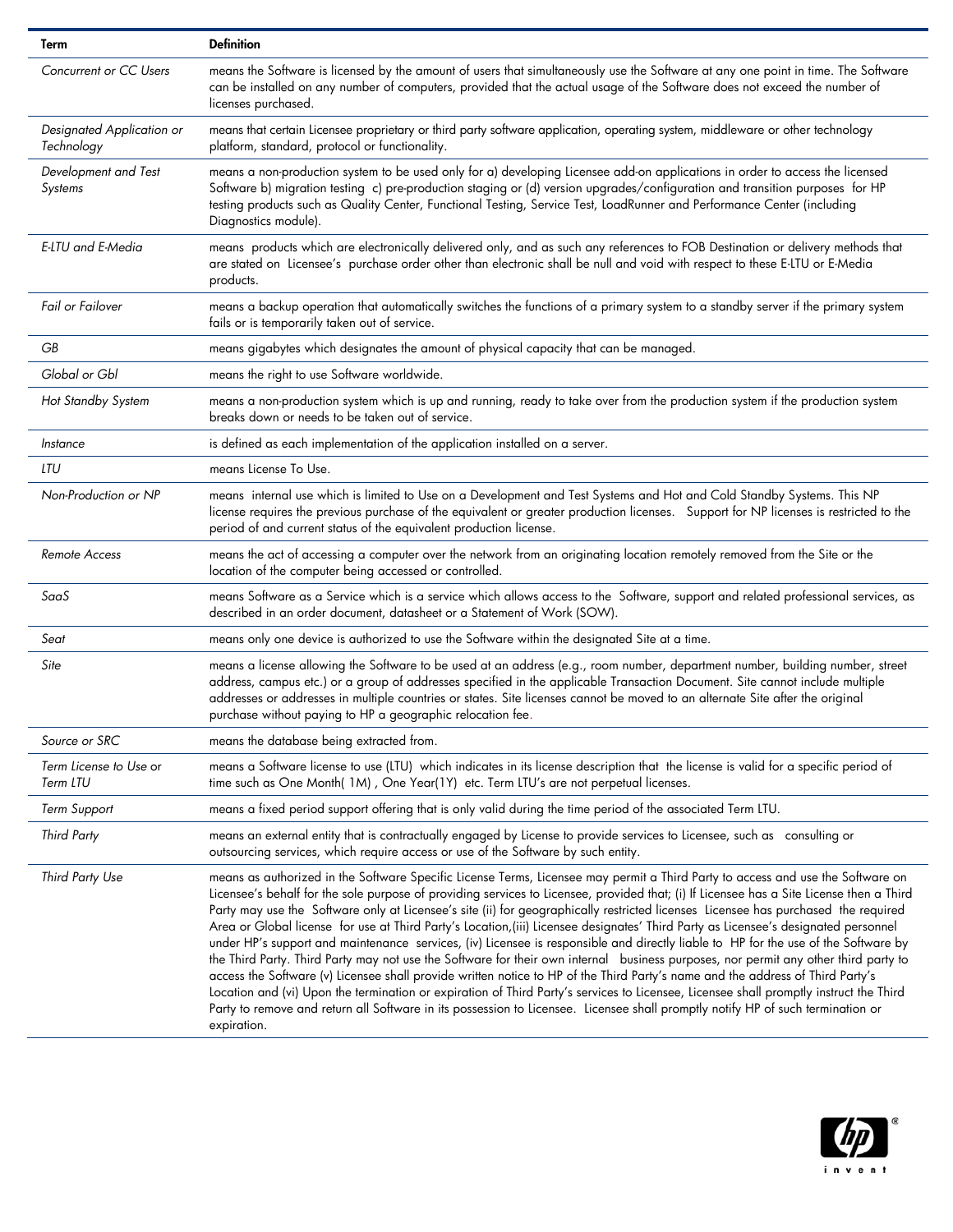# Software specific license terms

For Software Products with software specific license terms, these terms are described below. Software Products covered by this additional license authorization (as listed on the first page under Product use authorizations) and not covered in this section do not have software specific license terms.

### HP Application Lifecycle Management (previously called HP Quality Center Premier)

Remote Access is permitted where users are regularly employed at the Site or Area. Remote Access by users located outside of the Area requires a Global license. Third Party access and use at the Third Party Location is permitted in accordance with the Third Party Use. Third Party Use at the Third Party Location requires an Area or a Global license. If the Third Party Location is outside of the Area licensed by Licensee, then Licensee must obtain a Global license. HP is not liable for consequences or any damages resulting from Use of the Software to perform functions for which it was not originally licensed. The HP Application Lifecycle Management (ALM) license entitles Licensee to the use of ALM Synchronizer. Use of the ALM Synchronizer is limited as follows:

- ALM Synchronizer may be used only to develop adapters between ALM Requirements and/or ALM Defects with 3<sup>rd</sup> party tools and other (non-ALM) HP software solutions. Synchronization between HP ALM Instances (and the Instance itself) is allowed as long as all HP ALM Instances being synchronized are HP ALM. Synchronization between HP Quality Center Enterprise and HP Application Lifecycle Management is not allowed.
- Synchronization between HP ALM and HP Performance Center is not allowed.

High Availability Server may not be used to set up a separate ALM Instance.

The HP ALM Synchronizer is a non-transferable, nonexclusive, internal use license, without right to sublicense, to use one copy per developer solely for the purpose of developing and using the Adapter for Licensee's own internal use. Licensee shall build a production ready Adapter that interoperates with the HP Software solely for the internal business purposes of Licensee and not for marketing, licensing or distribution of the Adapter to third parties. Licensee shall develop the Adapter for use with the Designated Application or Technology solely for use and interoperation with the HP Software. To develop and use the Adapter, Licensee must also have in effect a separate valid production license for the HP Software. A separate license for the HP ALM Synchronizer will be required for each Adapter developed by Licensee.

Licensee shall not: (i) modify or adapt the HP ALM Synchronizer (ii) copy the HP ALM Synchronizer, except for making a reasonable number of copies to the extent necessary for prudent back-up and disaster recovery purposes; (iii) create derivative works based on the HP ALM Synchronizer (iv) use the HP ALM Synchronizer in any way that competes with HP, HP Software or any extension to the HP Software developed and marketed by HP; (v) allow any third party to use or have access to the HP ALM Synchronizer (vi) distribute, rent, lease, lend, transfer or sublicense the HP ALM Synchronizer or (vii) use the HP ALM Synchronizer to develop an Adapter for synchronizing test management HP Software data with other test management HP Software data.

#### HP Business Process Testing

Remote Access is permitted where users are regularly employed at the Site or Area. Remote Access by users located outside of the Area requires a Global license. This Software requires an HP Application Lifecycle Management or HP Quality Center Enterprise License for both manual and automated testing. In addition, for automated testing an HP Functional Testing license is required. This Software shall be used only in accordance with the Site, Area or Global license that corresponds with the HP Application Lifecycle Management or HP Quality Center Enterprise license. Third Party access and use at the Third Party Location is permitted in accordance with the Third Party Use. Third Party Use at the Third Party Location requires an Area or a Global license. If the Third Party Location is outside of the Area licensed by Licensee, then Licensee must obtain a Global license. HP Software licensed for load testing or functional testing purposes may be used only for the testing (load or functional) function originally licensed. HP is not liable for any consequences and or damages resulting from Use of the Software to perform functions for which it is was not originally licensed.

#### HP Change Impact Testing

HP Application Lifecycle Management / HP Quality Center license. Remote Access is permitted where users are regularly employed at the Site or Area. Remote Access by users located outside of the Area requires a Global license. HP Software licensed for load testing or functional testing purposes may be used only for the testing (load or functional) function originally licensed. HP is not liable for any consequences and or damages resulting from Use of the Software to perform functions for which it is was not originally licensed.

#### HP Functional Testing

Remote Access is permitted where users are regularly employed at the Site or Area. Remote Access by users located outside of the Area requires a Global license. The AUT and the licensed Software must reside at the same Seat, Site or Area as applicable. Third Party access and use at the Third Party Location is permitted in accordance with Third Party Use. Third Party Use at the Third Party Location requires an Area or a Global license. If the Third Party Location is outside of the Area licensed by Licensee, then Licensee must obtain a Global license. HP Software licensed for load testing or functional testing purposes may be used only for the testing (load or functional) function originally licensed. HP is not liable for any consequences and or damages resulting from Use of the Software to perform functions for which it is was not originally licensed.

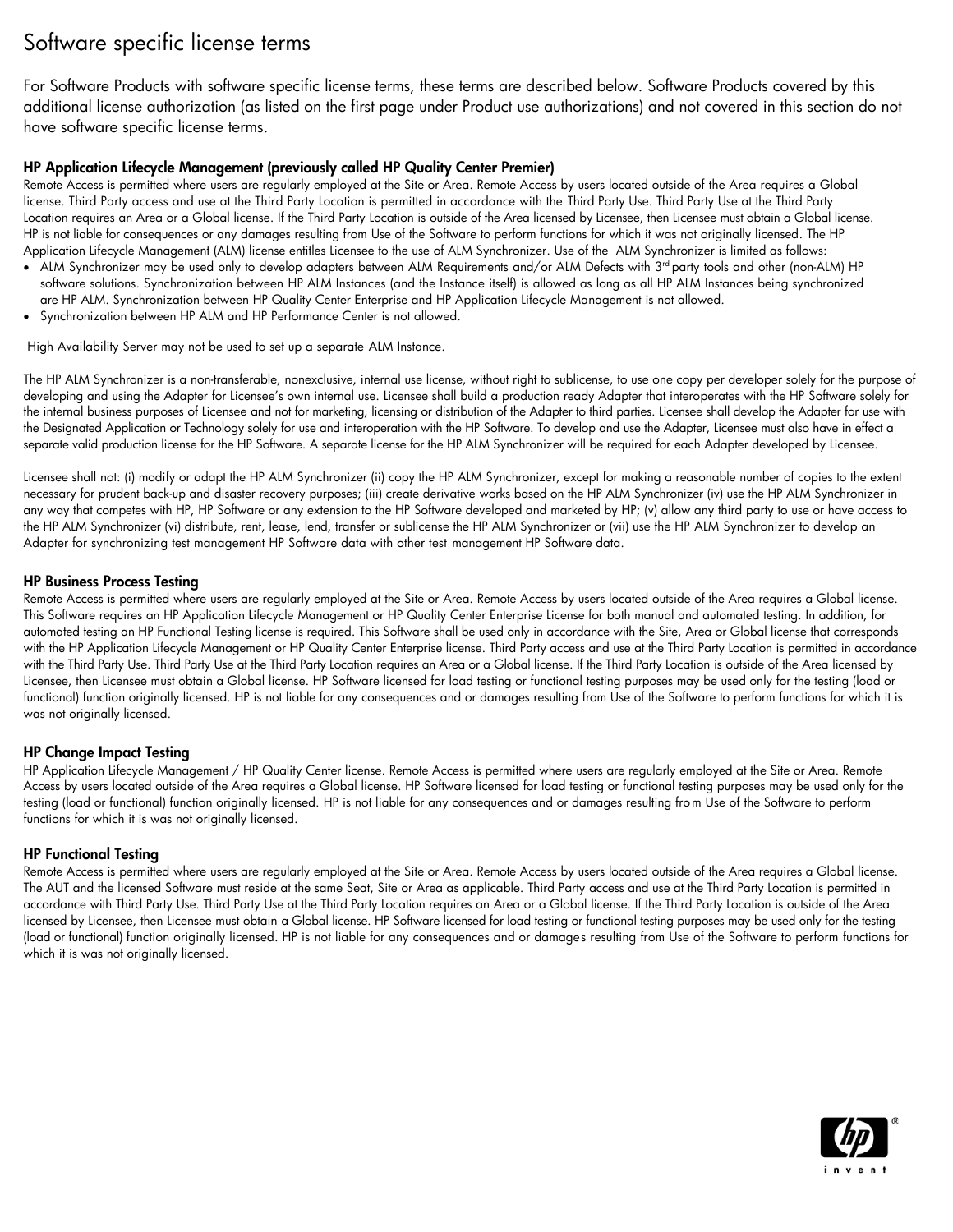#### HP Quality Center Enterprise

Remote Access is permitted where users are regularly employed at the Site or Area. Remote Access by users located outside of the Area requires a Global license. Third Party access and use at the Third Party Location is permitted in accordance with the Third Party Use. Third Party Use at the Third Party Location requires an Area or a Global license. If the Third Party Location is outside of the Area licensed by Licensee, then Licensee must obtain a Global license. HP is not liable for consequences or any damages resulting from Use of the Software to perform functions for which it was not originally licensed. The HP Quality Center Enterprise (QCE) license entitles Licensee to the use of ALM Synchronizer. Use of the ALM Synchronizer is limited as follows:

- ALM Synchronizer may be used only to develop adapters between QCE Requirements and/or QCE Defects with 3<sup>rd</sup> party tools and other (non-Quality Center Enterprise) HP software solutions. Synchronization between two or more QCE Instances is not allowed. Synchronization between HP Quality Center Enterprise and HP Application Lifecycle Management is not allowed.
- Synchronization between HP Quality Center Enterprise and HP Performance Center is not allowed.

High Availability Server may not be used to set up a separate QCE Instance. For HP Quality Center Enterprise, each High Availability Server is priced separately within installation/cluster.

The HP ALM Synchronizer is a non-transferable, nonexclusive, internal use license, without right to sublicense, to use one copy per developer solely for the purpose of developing and using the Adapter for Licensee's own internal use. Licensee shall build a production ready Adapter that interoperates with the HP Software solely for the internal business purposes of Licensee and not for marketing, licensing or distribution of the Adapter to third parties. Licensee shall develop the Adapter for use with the Designated Application or Technology solely for use and interoperation with the HP Software. To develop and use the Adapter, Licensee must also have in effect a separate valid production license for the HP Software. A separate license for the HP ALM Synchronizer will be required for each Adapter developed by Licensee.

Licensee shall not: (i) modify or adapt the HP ALM Synchronizer (ii) copy the HP ALM Synchronizer, except for making a reasonable number of copies to the extent necessary for prudent back-up and disaster recovery purposes; (iii) create derivative works based on the HP ALM Synchronizer (iv) use the HP ALM Synchronizer in any way that competes with HP, HP Software or any extension to the HP Software developed and marketed by HP; (v) allow any third party to use or have access to the HP ALM Synchronizer (vi) distribute, rent, lease, lend, transfer or sublicense the HP ALM Synchronizer or (vii) use the HP ALM Synchronizer to develop an Adapter for synchronizing test management HP Software data with other test management HP Software data.

#### HP Service Test

The AUT and licensed Software must reside at the same Site or Area as applicable. Remote Access is permitted where users are regularly employed at the Site or Area. Remote Access by users located outside of the Area requires a Global license. Third Party access and use at the Third Party Location is permitted in accordance with Third Party Use. Third Party Use at the Third Party Location requires an Area or a Global license. If the Third Party Location is outside of the Area licensed by Licensee, then Licensee must obtain a Global license. HP Software licensed for load testing or functional testing purposes may be used only for the testing (load or functional) function originally licensed. HP is not liable for any consequences and or damages resulting from Use of the Software to perform functions for which it is was not originally licensed.

#### HP Service Test Management

Remote Access is permitted where users are regularly employed at the Site or Area. Remote Access by users located outside of the Area requires a Global license. This Software requires an HP Application Lifecycle Management or HP Quality Center Enterprise License and shall be used only in the Site or Area that corresponds with the HP Application Lifecycle Management or HP Quality Center Enterprise license. Third Party access and use at the Third Party Location is permitted in accordance with Third Party Use. Third Party Use at the Third Party Location requires an Area or a Global license. If the Third Party Location is outside of the Area licensed by Licensee, then Licensee must obtain a Global license. HP Software licensed for load testing or functional testing purposes may be used only for the testing (load or functional) function originally licensed.. HP is not liable for any consequences and or damages resulting from Use of the Software to perform functions for which it is was not originally licensed.

#### HP Test Data Management

HP Test Data Management Software may only be used for extracting data from Sources and making the data ready for testing or any other activity that is related to testing, preparation of a test lab or any other lab.

#### HP Unified Functional Testing

Remote Access is permitted where users are regularly employed at the Site or Area. Remote Access by users located outside of the Area requires a Global license. The AUT and the licensed Software must reside at the same Seat, Site or Area as applicable. Remote Access is permitted where users are regularly employed at the Site or Area. Remote Access by users located outside of the Area requires a Global license. Third Party access and use at the Third Party Location is permitted in accordance with the Third Party Use. Third Party Use at the Third Party Location requires an Area or a Global license. If the Third Party Location is outside of the Area licensed by Licensee, then Licensee must obtain a Global license. HP Software licensed for load testing or functional testing purposes may be used only for the testing (load or functional) function originally licensed HP is not liable for any consequences and or damages resulting from Use of the Software to perform functions for which it is was not originally licensed.